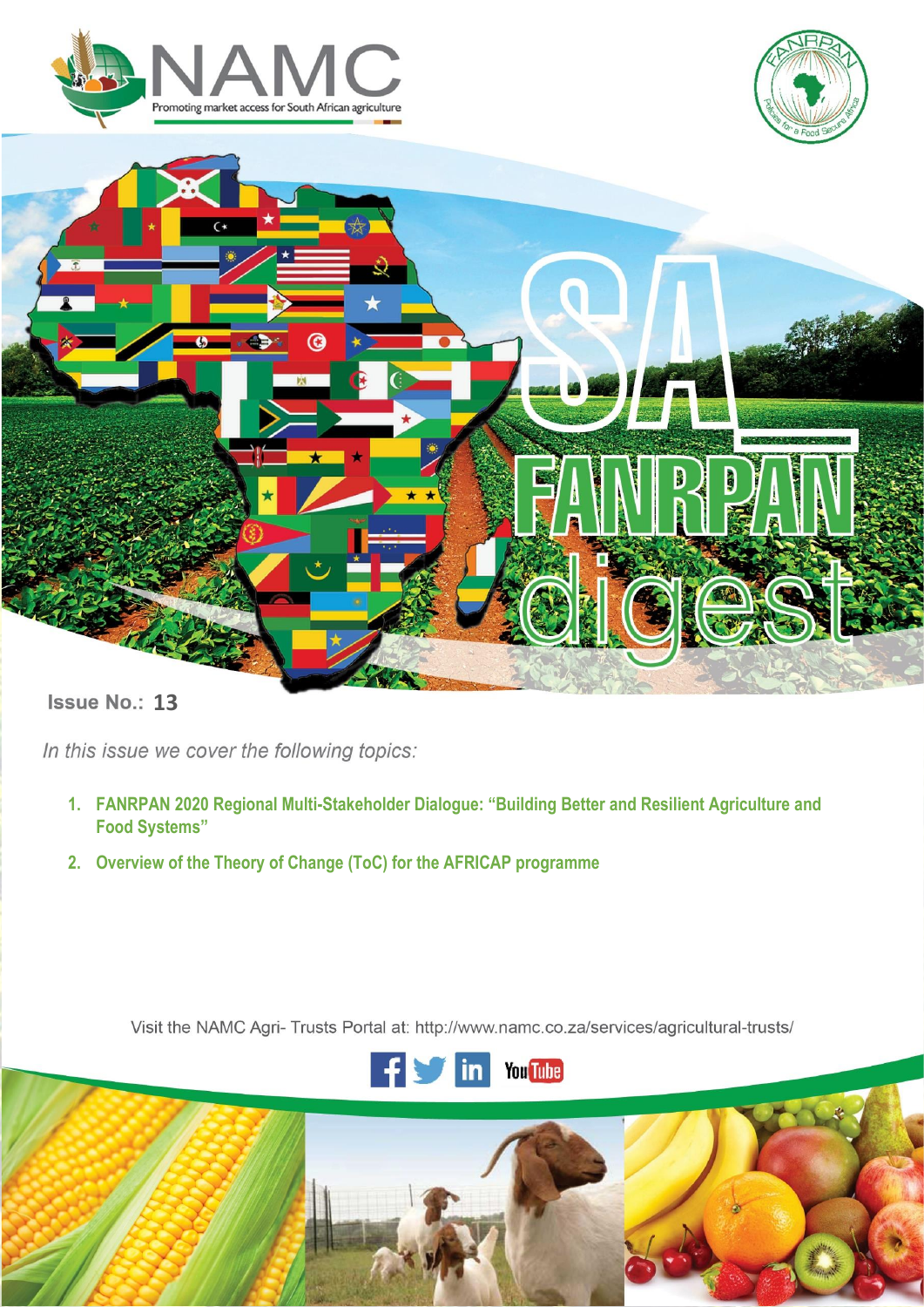# *FANRPAN DIGEST*

*FANRPAN Digest is a bi-monthly report that is produced by the National Agricultural Marketing Council (NAMC) through the Agricultural Industry Trusts Division. The publication aims to communicate developments as they happen within the Food, Agriculture and Natural Resources Policy Analysis Network (FANRPAN). This issue focuses on two topics: (i) FANRPAN 2020 Regional Multi-Stakeholder Dialogue: "Building Better and Resilient Agriculture and Food Systems" and; (ii) Overview of the Theory of Change (ToC) for the AFRICAP programme.*

> **Contributors to this Issue:** Dr Ndumiso Mazibuko Ms Nomantande Yeki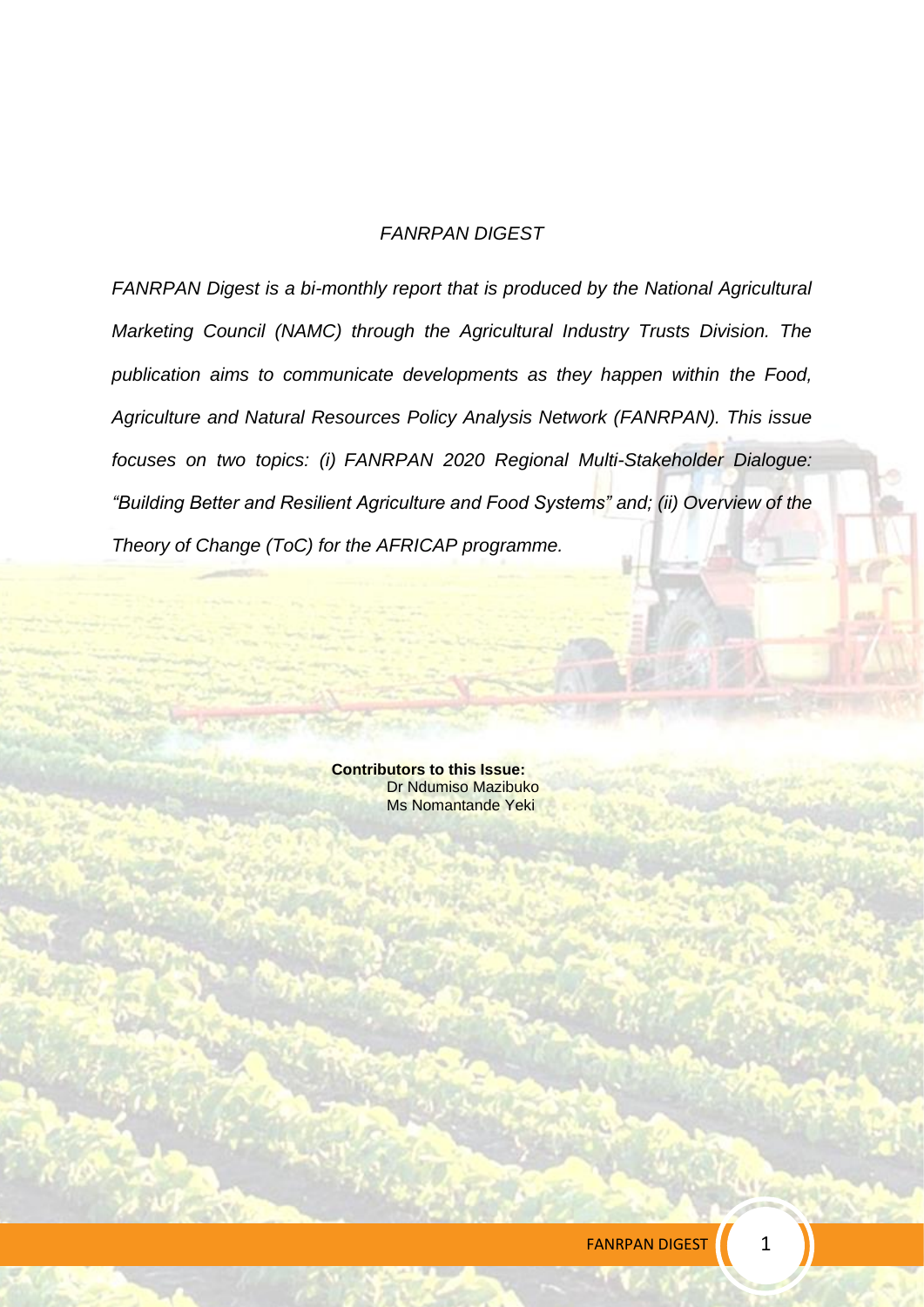**1. FANRPAN 2020 REGIONAL MULTI-STAKEHOLDER DIALOGUE: "Building Better and Resilient Agriculture and Food Systems"**

### **By**

#### **Dr Ndumiso Mazibuko**

# **1.1. Background to the 2020 dialogue theme<sup>1</sup>**

Addressing the challenges of hunger, food insecurity and malnutrition in all its forms is a prominent feature of the Agenda 2030's Sustainable Development Goals (SDGs). SDG targets 2.1 and 2.2 focus on ensuring access to safe, nutritious and sufficient food for all, and eliminating all forms of malnutrition. However, current evidence is showing a rise in all forms of malnutrition, i.e. undernutrition, micronutrient deficiencies and obesity.

Sub-Saharan Africa accounts for over 90 % (237 million persons) of the world's undernourished people, while obesity has become a growing challenge, especially among women in urban areas. At the regional level, only a few African countries are on track to meet the global nutrition target for stunting, and Africa is unlikely to eradicate hunger by 2030. COVID-19 and climate change-related shocks threaten to erode and reverse the gains made towards ending hunger and malnutrition.

In addition to climate change as a current and growing threat to food and nutrition security in Africa, and more so to the economies of countries that are heavily reliant on agriculture, COVID-19 has brought about an unexpected and unimaginable challenge to the food system, disrupting the smooth flow of agricultural value chains and the actions of many food system players.

This unexpected turn of events has led to the unpredictability of the performance of the already unstable food systems. It is estimated that by 2050, an additional 71 million people globally will become food insecure as a result of the impact of climate change, with over half of them being in Sub-Saharan Africa (SSA). With the additional impact of COVID-19, the performance of the current food system has to be reorganised to respond to these and any future challenges.

#### **1.2. FANRPAN 2020 Dialogue**

The FANRPAN High-Level Regional Food and Nutrition Security Policy Dialogues are hosted on a rotational basis amongst the FANRPAN member countries. The policy dialogues provide an opportunity for Food, Agriculture and Natural Resources stakeholders, including governments, policy research institutions, universities, farmers' organisations, the private sector, media and civil society, to share best practices and lessons and experiences on a particular theme, and to come up with tangible resolutions.

This year's dialogue was held under the prevailing conditions, with the COVID 19 pandemic regulations still in force, and the dialogue was held virtually, under the theme "Building Better and Resilient Agriculture and Food Systems". The Policy Dialogue was convened in collaboration with the Common Market for Eastern and Southern Africa (COMESA); the Southern African Development Community (SADC), CARE International, the International Development Research Centre (IDRC), GRA, OXFAM, the GCRF-AFRICAP - Agricultural and Food-system Resilience: Increasing Capacity and Advising Policy Programme, and the Australian Centre for International Agricultural Research (ACIAR). The dialogue was attended by delegates from the government, farmers, researchers, civil society and the private sector.

In his opening remarks, the FANRPAN CEO, Dr Tshilidzi, indicated that the state of nutrition is a continental challenge in which the targets are proving to be unachievable at the current rate of intervention. Furthermore, according to the "From the 2<sup>nd</sup> Malabo Biennial Review Report", Africa's national scorecards are not flattering. The is a need to develop and entrench approaches, to ensure that agriculture delivers positive nutrition outcomes. Dr Tshilidzi indicated that we need solutions and strategies along the entire agricultural value chain, and nutrition needs to be treated as a key outcome of the agriculture endeavour.

FANRPAN chairperson, Prof. Osho, emphasised the fact that the theme of the dialogue, "Building Better and Resilient Agriculture and Food Systems", is aligned to the aim of transforming the continent's agricultural sector. She highlighted the challenges of COVID-19 and the fact that it presents us with opportunities to do things better. The dialogue included several speakers from around the continent and globally, who presented on climate-smart agriculture, the nutrition nexus, food systems and capacity strengthening, and presented case studies on work done on the ground.

<sup>1</sup> Concept Note: FANRPAN Virtual Regional Dialogue 2020: Building better and resilient agriculture and food systems.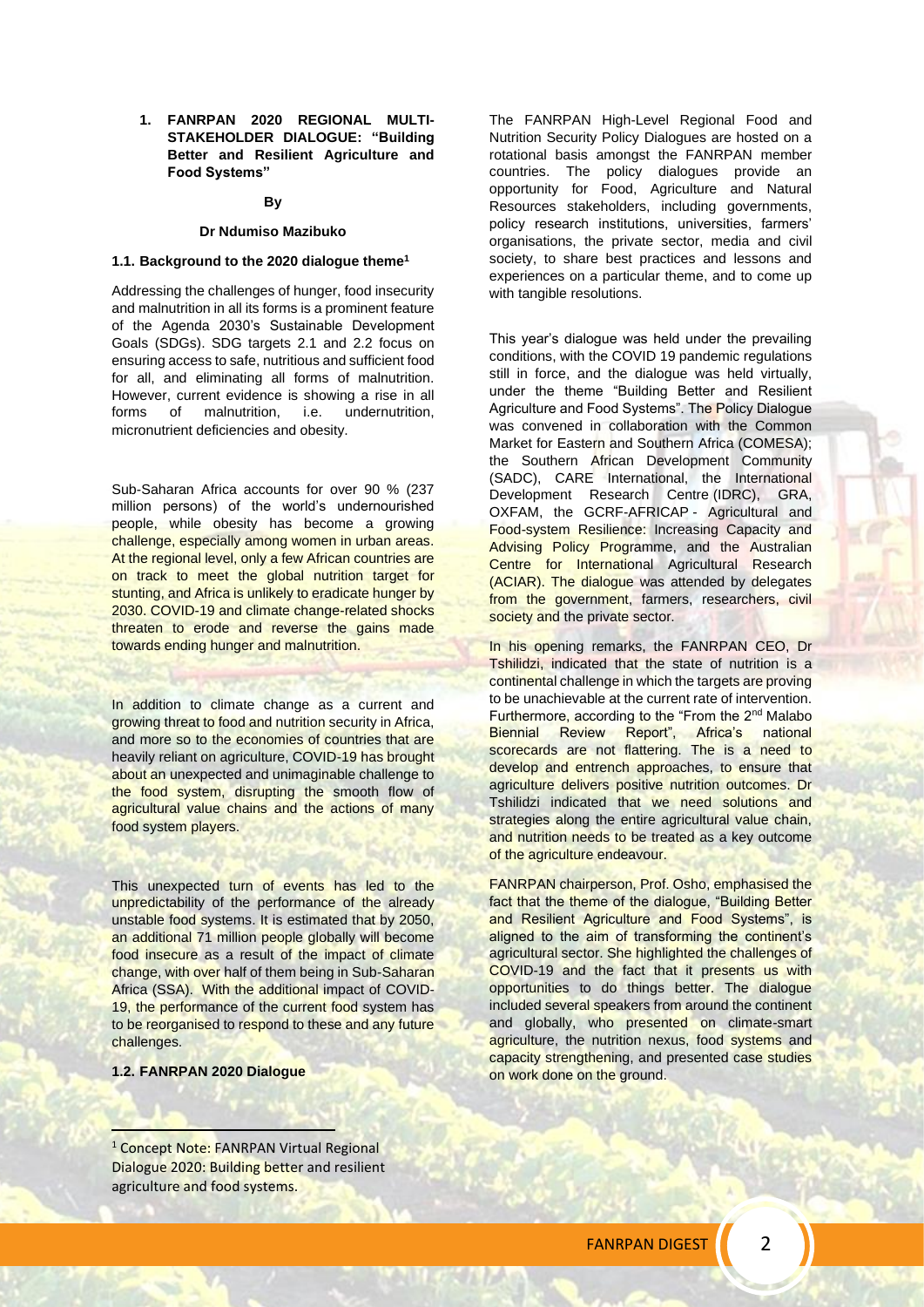#### **1.3. Key dialogue resolutions**

The Policy Dialogue provided a platform for stakeholders to engage and share experiences from policy, strategy and programme implementation, as well as new ideas on how to build better and more resilient agricultural and food systems going into the future. Some of the key dialogue resolutions, based on the discussions, were as follows:

- Given that more than 90 % of Sub-Saharan Africa's agriculture depends on natural rainfall, there is a need to promote climatesmart agriculture (CSA) and conservation agriculture (CA) to combat the effects of climate change.
- The need to promote the use of ICTs and mobile connectivity to avail critical information on the weather and markets; to provide extension services to farmers (including pest and disease surveillance); and to enable the low-cost collection, submission and accessing of information on the nutritional and health status of children and households.
- The need for supportive government policies for food systems transformation in view of Africa's growing population: The government must open and facilitate crossborder supply and distribution channels for agricultural inputs and produce to facilitate effective linkages between domestic and regional agricultural markets.
- **African** governments should use mechanisms at their disposal, including fiscal instruments, to cushion vulnerable population groups from the negative impacts of COVID-19 and future shocks on economies, agricultural and food systems, and household food and nutrition security.
- To transform the agricultural and food systems, it is necessary to involve all agriculture value chain actors, i.e. farmers, civil society, government, private sector and development partners.
- Stakeholders need to take advantage of the African Continental Free Trade Agreement (AfCFTA) to improve trade as a way of strengthening food systems.
- Agriculture and food systems need to be integrated into educational curricula (primary to tertiary) to create a cadre of citizens focused on sustenance.
- Stakeholders are to use the COVID-19 pandemic experiences and lessons learnt to build capacity and readiness to respond to other future shocks.
- Governments, private sector, development agencies and financial institutions should develop/design investment programmes targeting young professionals

# **2. OVERVIEW OF THE THEORY OF CHANGE (ToC) FOR THE AFRICAP PROGRAMME**

# **By**

#### **Nomantande Yeki**

# **2.1. Introduction**

To advance the monitoring and evaluation system for Agricultural and Food-system Resilience: Increasing Capacity and Advising Policy (AFRICAP) programme, the programme has developed an incountry theory of change derived from the original programme's theory of change. A theory of change (ToC) is a tool used to describe the problem that needs to be addressed, the changes that will be achieved (outcomes), and the planned pathways (activities). This framework (ToC) is important in communicating interventions to all key stakeholders and also providing a consistent point of reference for those involved in implementing and managing this.

### **2.2. The problem to be addressed**

Climate change is a major threat to agricultural development in South Africa. During the 2016/17 financial year, the country experienced severe drought and increased unpredictability, which led to reduced agricultural production. There is a gap in the policies and practices that improve climate resilience. Climate resilience is currently not fully integrated into policy pathways to economic growth, and where it is integrated, it is not being implemented adequately and in a co-ordinated way.

Another key challenge is that financial investment in climate change is not sufficient for the necessary action that needs to be taken. Additionally, climate change modellers with local expertise are few and far between, and they do not work in a co-ordinated manner, either nationally or globally, to share different modelling frameworks and contexts, which suggests much-needed skills development. This is why making agriculture and food production in Sub-Saharan Africa more productive, sustainable and resilient to climate change is at the core of the GCRF-AFRICAP programme.

## **2.3. Programme's pathway**

At the onset, this programme is guided by four themes to achieve its objectives: Theme A, "Food Systems Research", is about cross-disciplinary research involving academic, policy and industry partners in the UK and Africa, building a comprehensive picture of present-day agriculture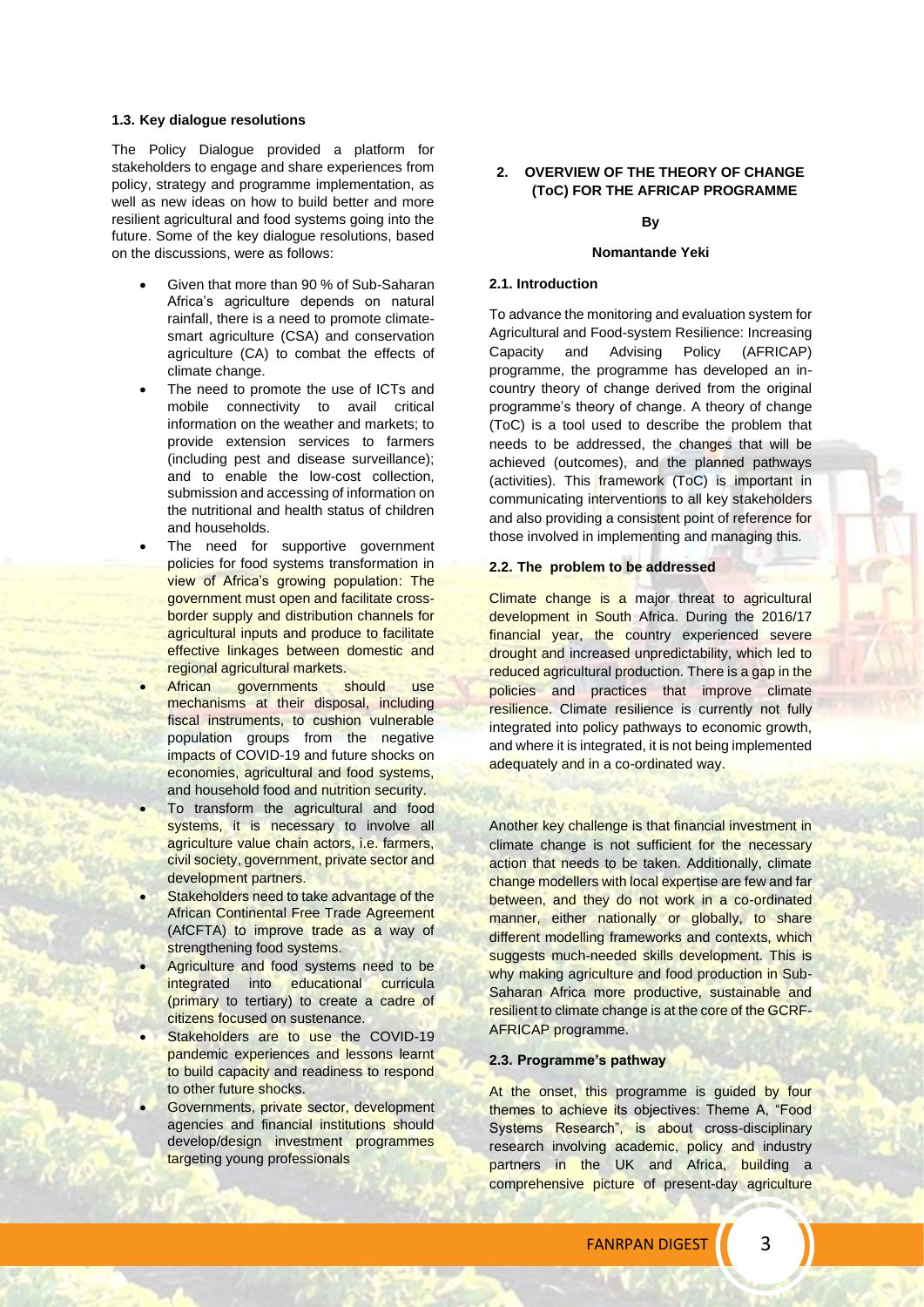and food systems in South Africa and the other three African countries involved. Theme B focuses on Climate-Smart Development Pathways, modelling and evaluating the pathways to be followed to achieve economic growth and food and nutrition security, through agriculture development that is climate-smart and resilient. Theme C, "Policy Design and Implementation", aims to use the evidence developed in research and modelling to design new policies that will enable climate-smart and sustainable agricultural development. Lastly, theme D is about training and capacity building.

### **2.4. Conclusion**

It is important to be clear about the intended impact of any programme or project. As for the AFRICAP programme, the intended impact is the creation of resilient, sustainable, productive, climate-smart agricultural systems through increased investment in and uptake of climate-smart agricultural techniques. Furthermore, the goal is help meet the targets outlined in chapter 6 of the National Development Plan (NDP), and the targets of the Agriculture, Agroprocessing Master Plan and commitments under the Malabo Declaration and ultimately the Sustainable Development Goals (SDGs).